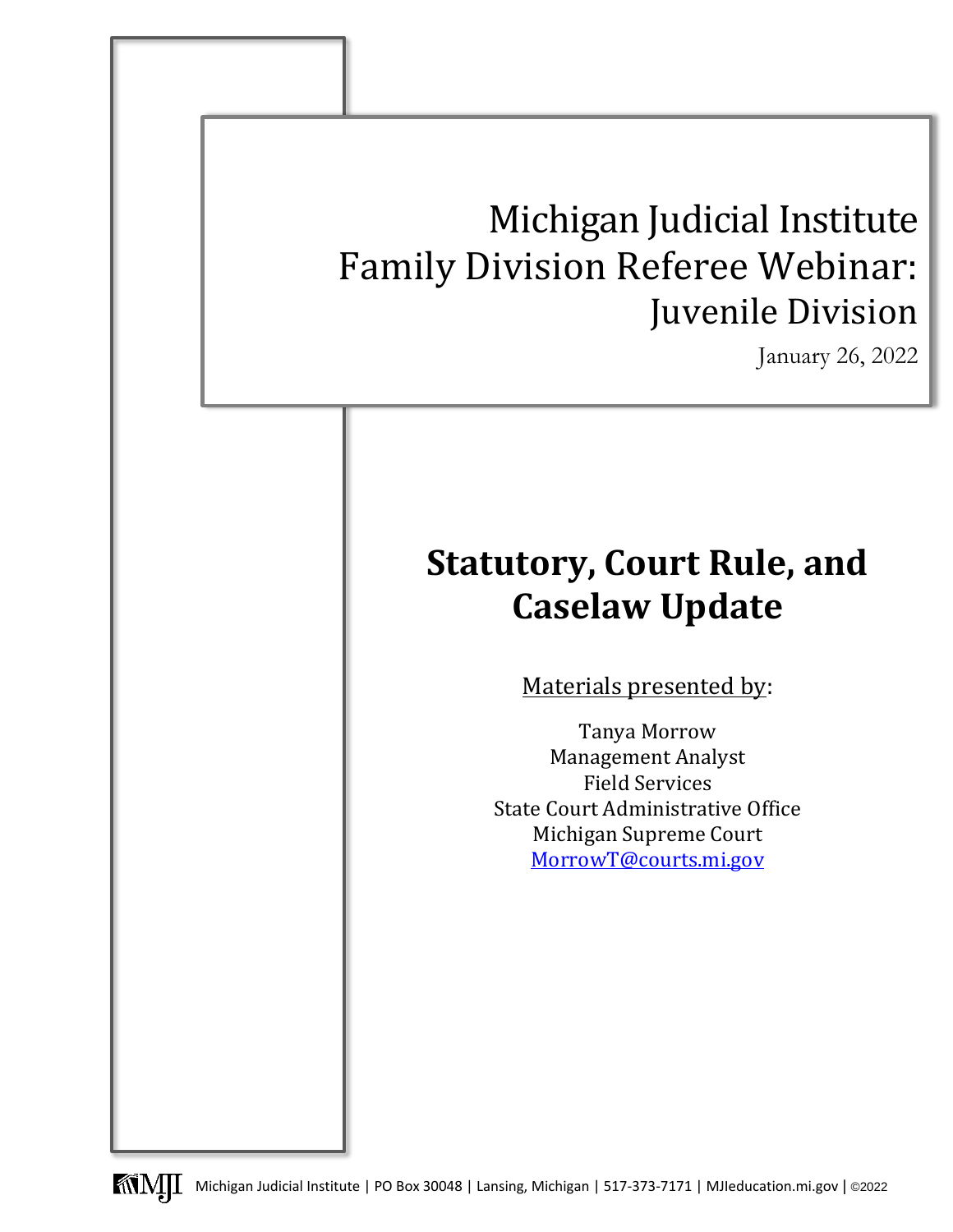

.<br>ICE ∧CCESSIBILITY ENGAGEMENT EFFIC

m

<u>in</u>

# **Family Division Referees Webinar**

JUVENILE JUSTICE REFORM TASKFORCE UPDATE

- Established in 2021
- Council of State Governments (CSG) Justice Center
- Monthly meetings occurring since September 2021 Have been focused on education Charge of the Task Force ≻Funding<br>≻Data
- Data is being collected and analyzed by CSG

## **Family Division Referees Webinar**



COURT SERVICES | INDEPENDENCE ∙ ACCESSIBILITY ∙ ENGAGEMENT ∙ EFFICIENCY

- $>$  Smaller working groups are also being formed
- $\triangleright$  Focus Groups have been formed
- $\triangleright$  Listening sessions with youth and families are being scheduled

CE ∙ ACCESSIBILITY ∙ ENGAGEMENT ∙ EFF

 $\triangleright$  Report with recommendations is scheduled to be completed by July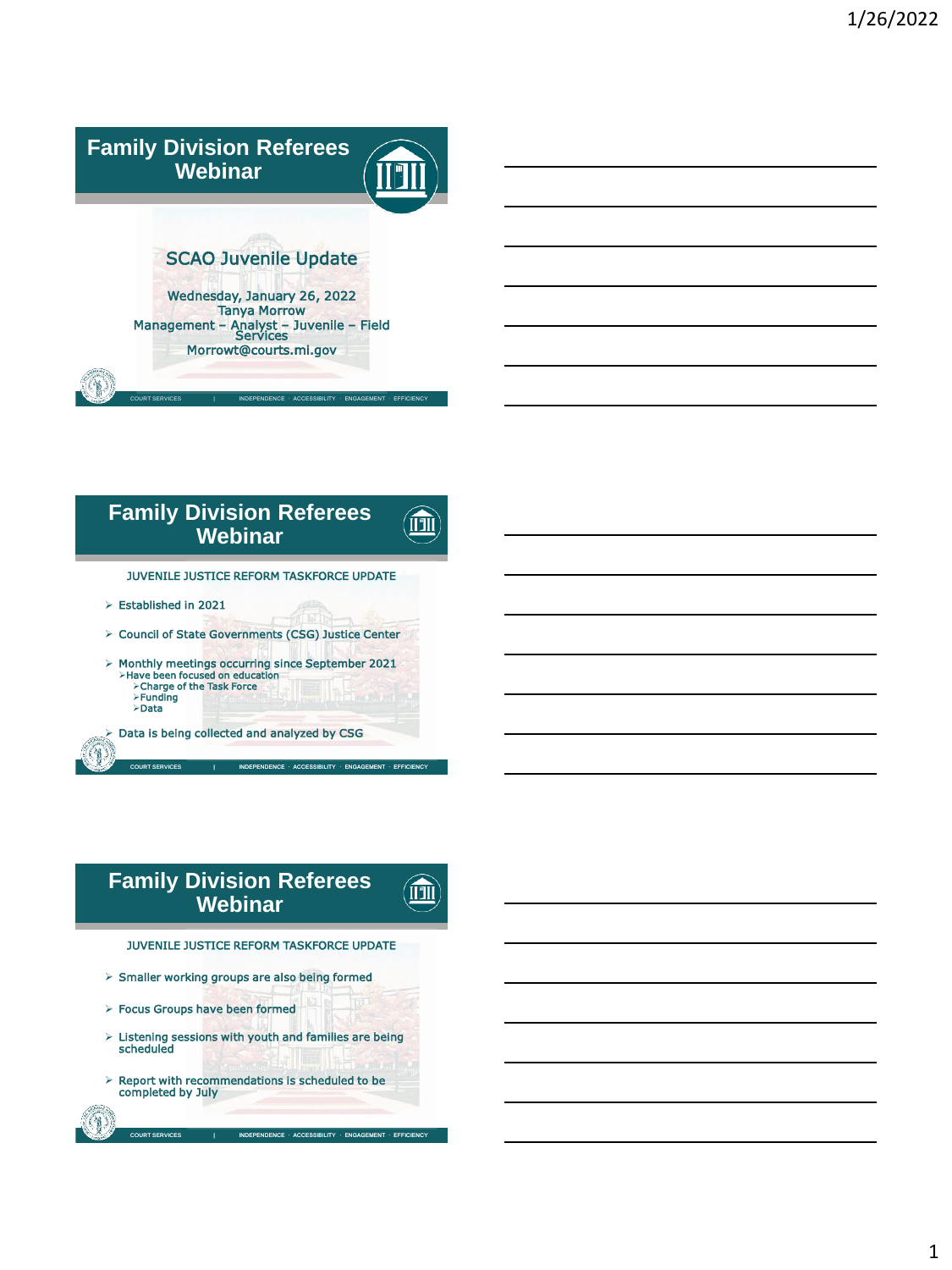# **Family Division Referees**  <u>in</u> **Webinar** JUVENILE JUSTICE REFORM TASKFORCE UPDATE > [Michigan Committee on Juvenile Justice](https://michigancommitteeonjuvenilejustice.com/jj-reform-task-force/) website Explains in detail Michigan's Juvenile Justice Reform Taskforce Provides a list of the members Provides links to the Taskforce Meetings and Presentation Materials Provides a timeline for the Taskforce Provides an email to submit questions or inquiries

.<br>ICE ∙ ACCESSIBILITY ∙ ENGAGEMENT ∙ EFFIC

m

<u>іПІІ</u>

## **Family Division Referees Webinar**

- NEW: Guidance on the Office of Juvenile Justice and Delinquency Prevention (OJJDP) Interest of Justice Requirement
	- $\triangleright$  As of December 21, 2021, the JJUPA, as amended by the Juvenile<br>Justice Reform Act of 2018, requires that a juvenile who is<br>charged as an adult cannot be detained in an adult jail or lockup<br>or have sight or sound co
	- States must begin monitoring and collecting data for this new requirement starting December 21, 2021, which will be used to determine eligibility to receive formula grant funds.

#### **Family Division Referees Webinar**



.<br>COURT SERVICE ∙ ACCESSIBILITY ∙ ENGAGEMENT ∙ EFFICI

#### RECENTLY PASSED COURT RULES

#### [Amendment of MCR 3.950 -](https://www.courts.michigan.gov/4b0dca/siteassets/rules-instructions-administrative-orders/proposed-and-recently-adopted-orders-on-admin-matters/adopted-orders/2021-47_2021-12-29_formattedorder_amendtofmcr3.950.pdf) Waiver of Jurisdiction

Effective: December 29, 2021 Adopted with Immediate Effective and Concurrently Published for Comment Comment Period Expires: April 1, 2022

 $\triangleright$ In response to a request from the ACLU, MCR 3.950 is<br>amended to make the rule consistent with MCL 764.27a by<br>requiring juvenile offenders who are waived into the adult<br>criminal justice system under MCL 712A.4 to be

COURT SERVICES | INDEPENDENCE ∙ ACCESSIBILITY ∙ ENGAGEMENT ∙ EFFICIEI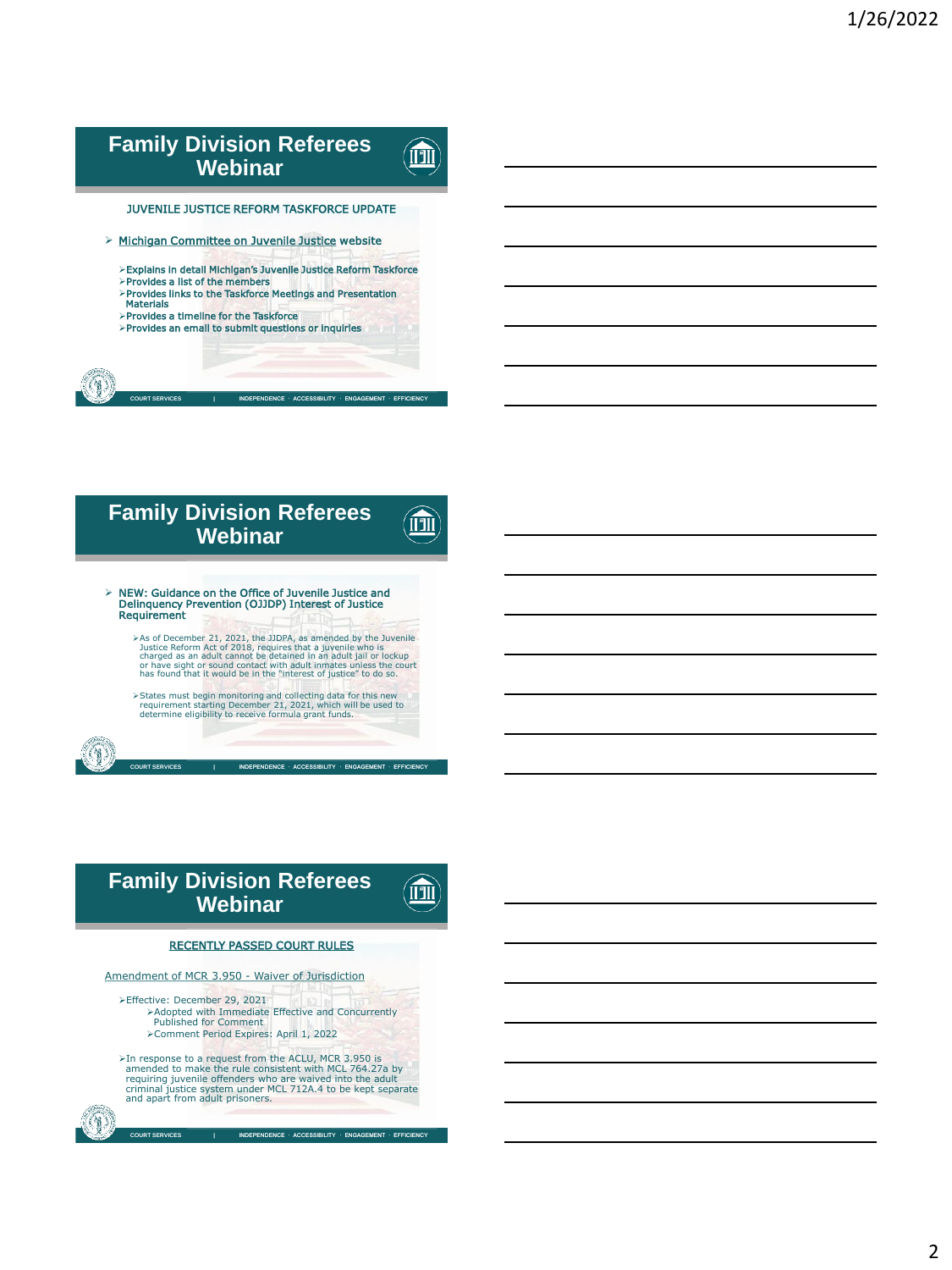| <b>Family Division Referees</b><br>Webinar                                                                                                                                                                |
|-----------------------------------------------------------------------------------------------------------------------------------------------------------------------------------------------------------|
| <b>RECENTLY PASSED COURT RULES</b>                                                                                                                                                                        |
| Amendment of MCR 1.109                                                                                                                                                                                    |
| >Effective: April 1, 2022 and Concurrently Published for<br>Comment<br>>Comment Period Expires: April 1, 2022                                                                                             |
| >The amendment of MCR 1.109 establishes a process for<br>individuals to be authorized to have access to a party's date<br>of birth for purposes of verification of identity with that<br>party's consent. |
| <b>COURT SERVICES</b><br>INDEPENDENCE ACCESSIBILITY ENGAGEMENT EFFICIENCY                                                                                                                                 |





- For an offense occurring before October 1, 2021, requires a criminal case to be transferred to the family court if the individual were under the age of 17 when the offense was committed.
- $\triangleright$  Amends 712A.5:
	- Removes the term "juvenile", which is a defined term referring to a person under the age of 18 who is the subject of a delinquency petition, and replaces it with "individual."
	- COURT SERVICES | INDEPENDENCE ∙ ACCESSIBILITY ∙ ENGAGEMENT ∙ EFFIC Modifies the age of jurisdiction to 19 years of age instead of 18 years of age.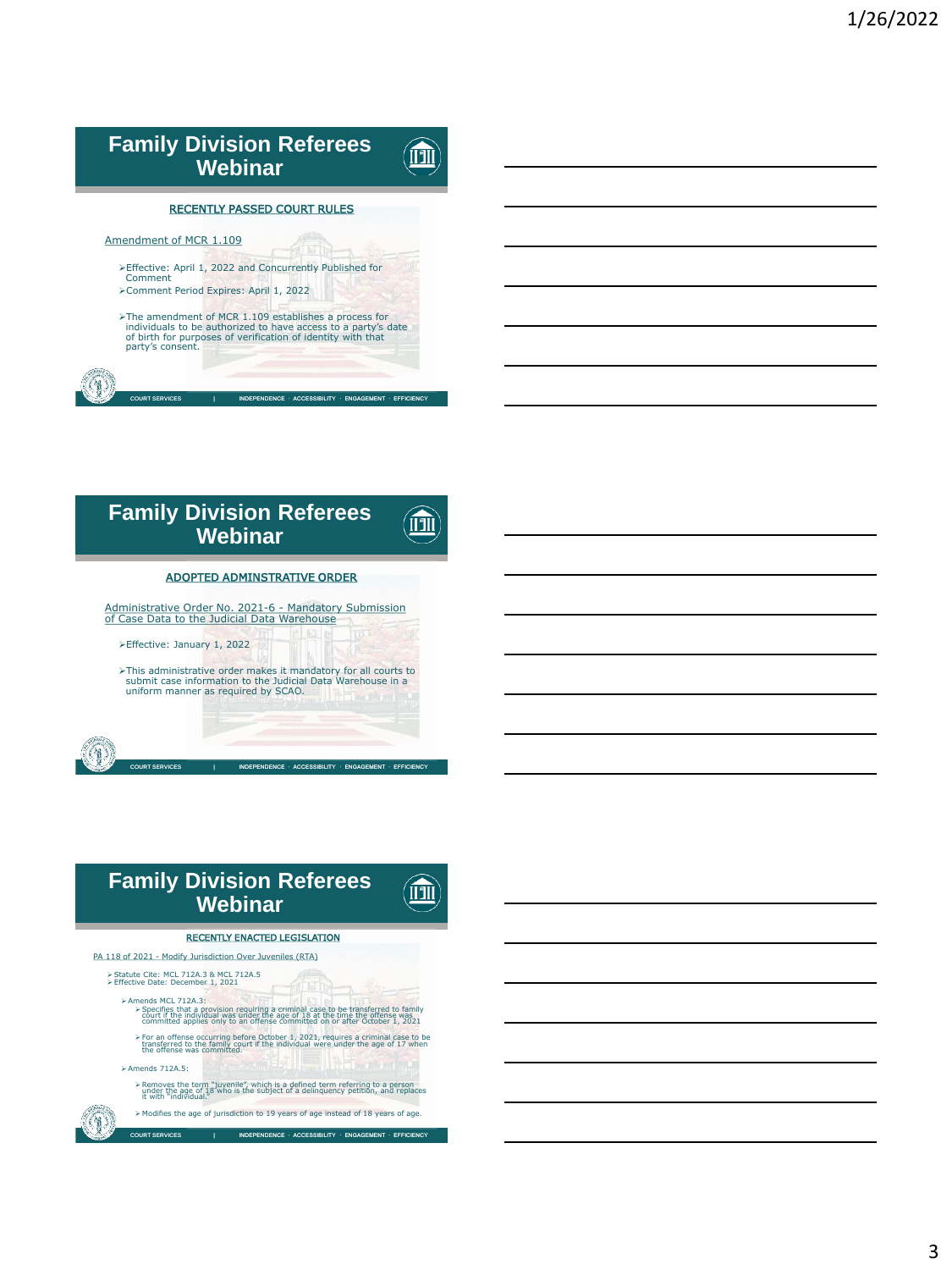#### **Family Division Referees**  <u>іПі</u> **Webinar**

COURT SERVICES | INDEPENDENCE ∙ ACCESSIBILITY ∙ ENGAGEMENT ∙ EFFICIENCY PROPOSED LEGISLATION/LEGISLATION WITH RECENT MOVEMENT HB 5681 – Remote Victim Impact Statements (MCL 780.765 et seq.) HB 5680 – Public Video Recordings of Court Proceedings (MCL 780.758 et seq.)



## **Family Division Referees Webinar**

Ⅲ

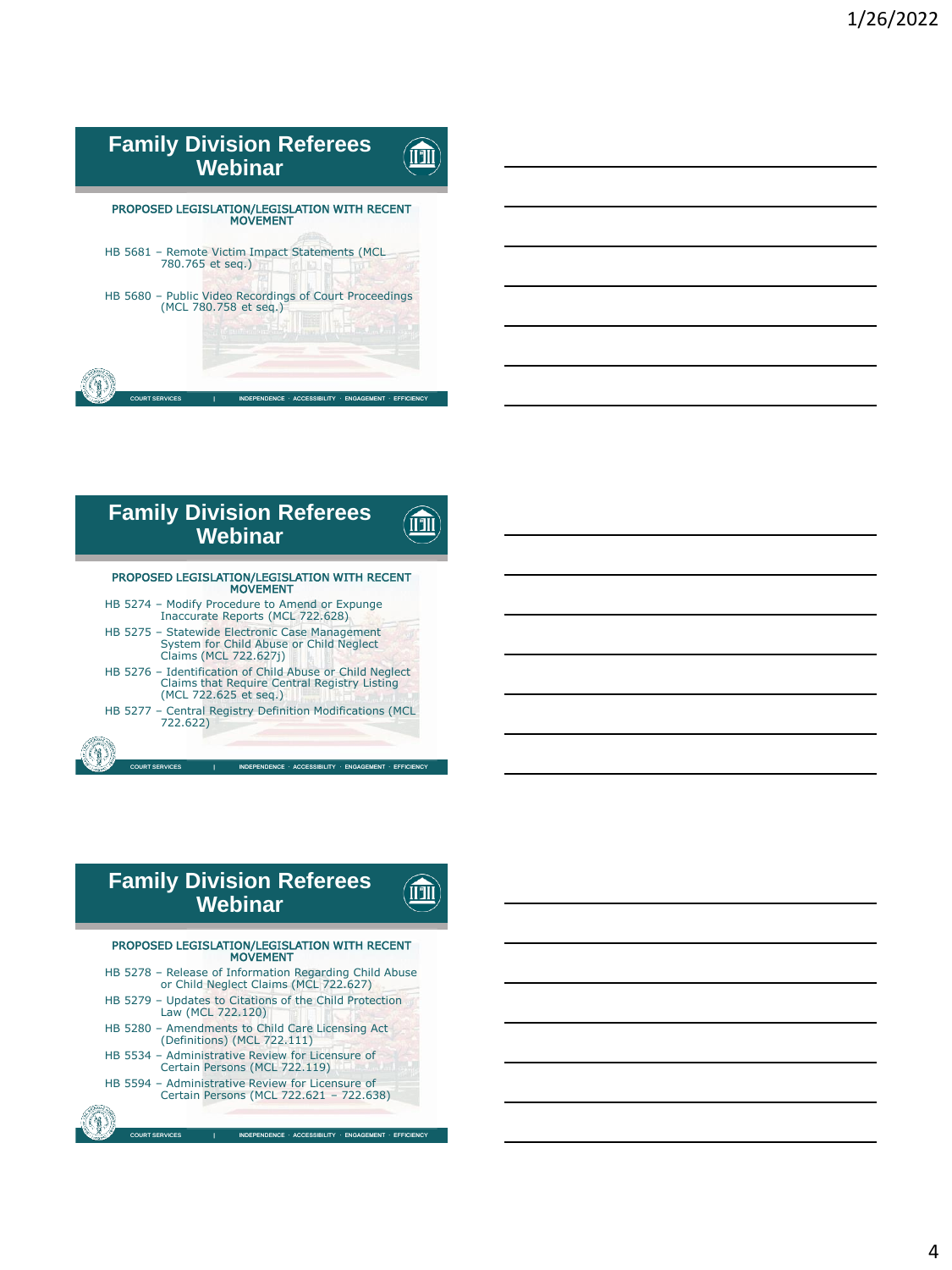

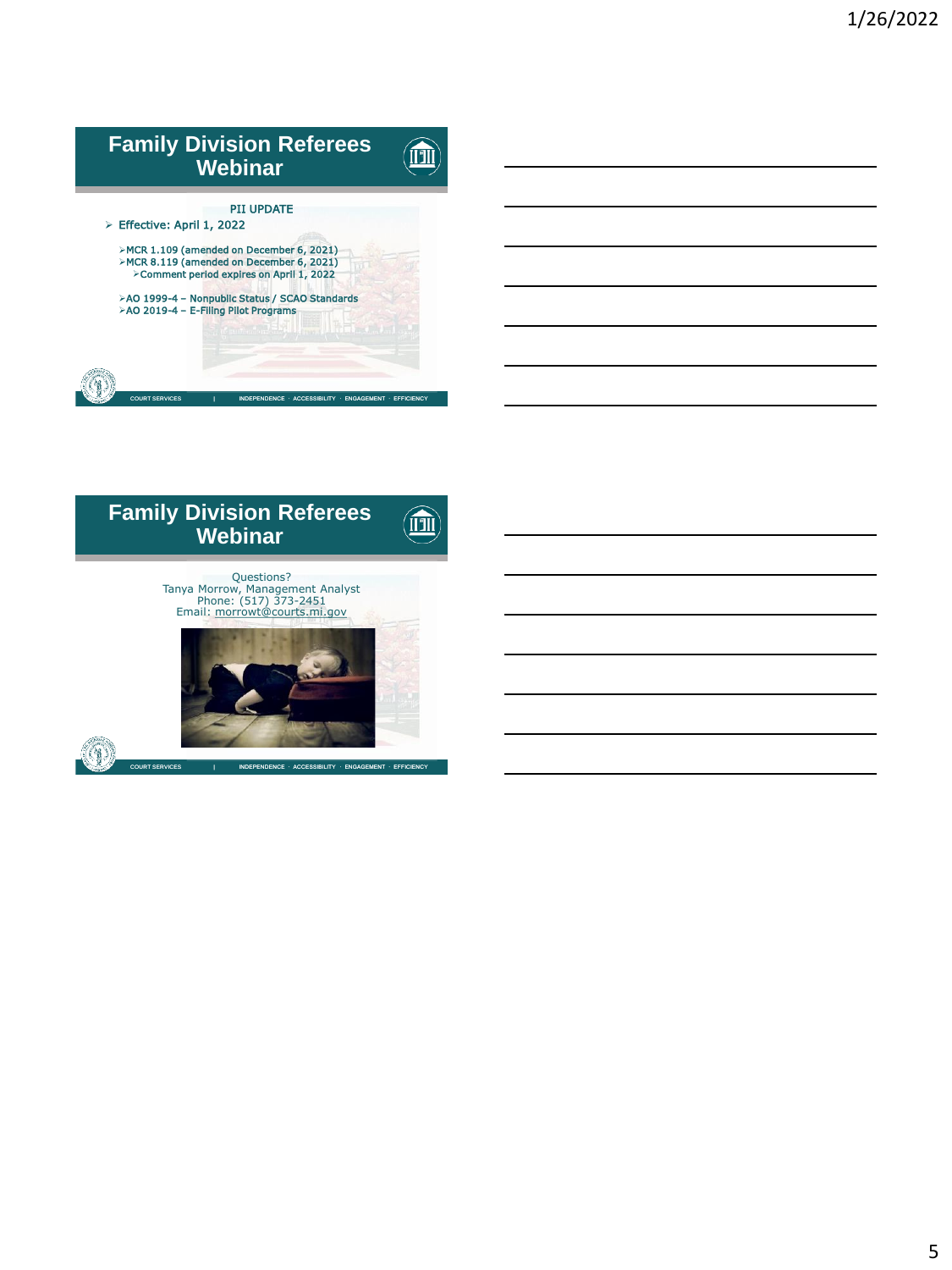

GRETCHEN WHITMER GOVERNOR

STATE OF MICHIGAN DEPARTMENT OF HEALTH AND HUMAN SERVICES LANSING

ELIZABETH HERTEL DIRECTOR

December 17, 2021

#### **RE: Guidance on the Office of Juvenile Justice and Delinquency Prevention (OJJDP) Interest of Justice Requirement, Effective 12/21/21**

To Whom It May Concern,

As you may be aware, the federal [Juvenile Justice and Delinquency Prevention Act \(JJDPA\)](https://ojjdp.ojp.gov/sites/g/files/xyckuh176/files/media/document/254285.pdf) establishes core requirements intended to protect juveniles who come in contact with the justice system. It is the policy of the State of Michigan to comply with requirements of the Act. The Michigan Department of Health and Human Services (MDHHS) is the designated agency responsible for ensuring compliance with the JJDPA. The Michigan Public Health Institute (MPHI), with the assistance of Public Policy Associates, Incorporated (PPA), is under contract to assist in these efforts.

#### **Effective 12/21/21, OJJDP is requiring all states to comply with the new Interest of Justice Requirement to remain compliant with the JJDPA**

Beginning December 21, 2021, the JJDPA, as amended by the Juvenile Justice Reform Act of 2018, requires that a juvenile who is charged as an adult cannot be detained in an adult jail or lockup or have sight or sound contact with adult inmates unless the court has found that it would be in the "interest of justice" to do so. States must begin monitoring and collecting data for this new requirement starting December 21, 2021, which will be used to determine eligibility to receive formula grant funds.

Under the JJDPA, as amended, a court must determine, after a hearing and in writing, whether it is in the interest of justice to permit a juvenile charged as an adult to be detained in a jail or lockup for adults or have sight or sound contact with adult inmates while awaiting trial. Once that determination is made, the court must hold a hearing at least every 30 days to review whether it is still in the interest of justice to continue to detain the juvenile in an adult jail or lockup.

#### **JJDAP as Amended: Section 223(a)(11)(B) [34 U.S.C. 11133(a)(11)(B)] (p. 49)**

(i) not later than 3 years after the date of enactment of the Juvenile Justice Reform Act of 2018, unless a court finds, after a hearing and in writing, that it is in the interest of justice, juveniles awaiting trial or other legal process who are treated as adults for purposes of prosecution in criminal court and housed in a secure facility—

(I) shall not have sight or sound contact with adult inmates; and

(II) except as provided in paragraph (13), may not be held in any jail or lockup for adults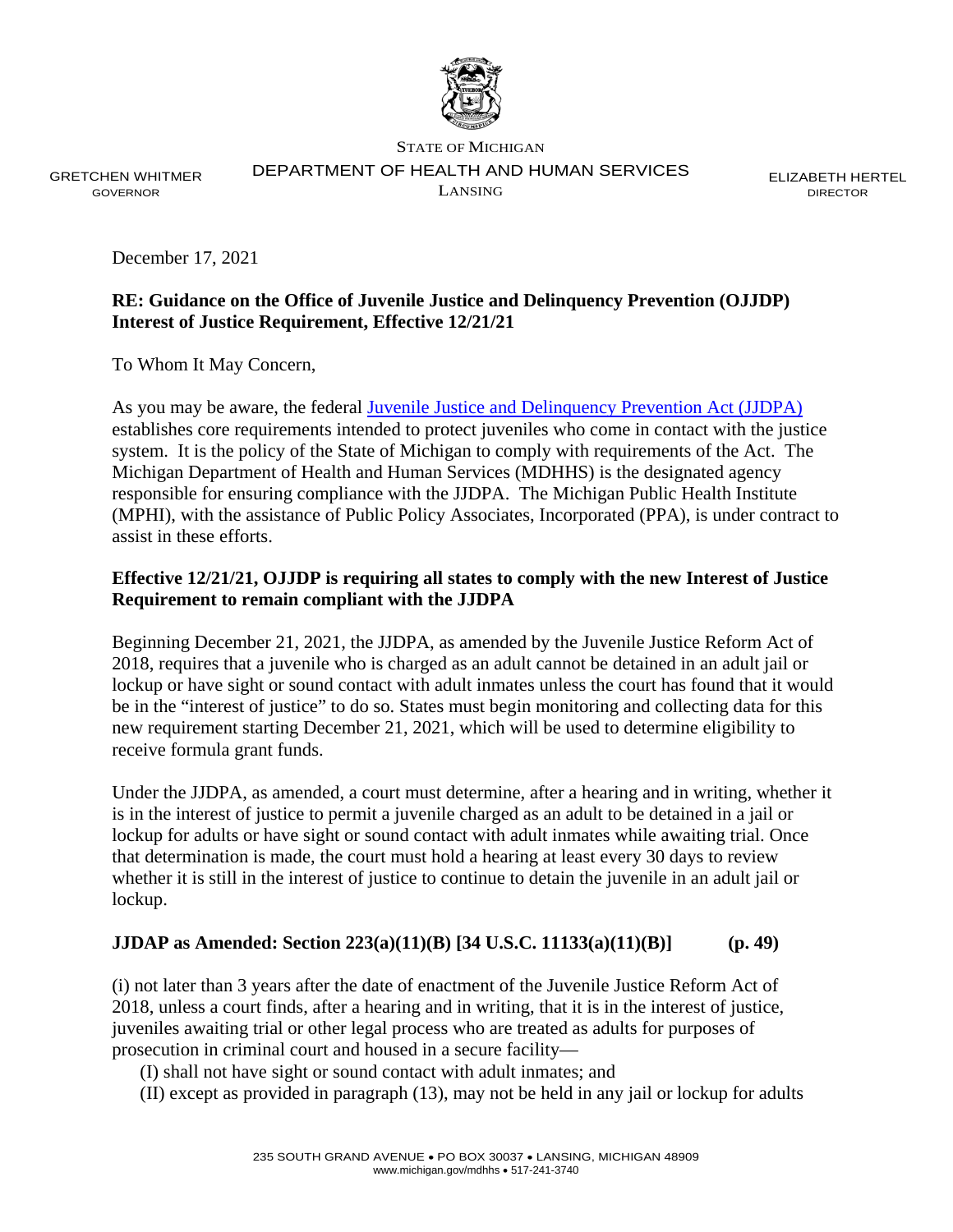(ii) in determining under clause (i) whether it is in the interest of justice to permit a juvenile to be held in any jail or lockup for adults, or have sight or sound contact with adult inmates, a court shall consider—

(I) the age of the juvenile;

(II) the physical and mental maturity of the juvenile;

(III) the present mental state of the juvenile, including whether the juvenile presents an imminent risk of harm to the juvenile;

(IV) the nature and circumstances of the alleged offense;

(V) the juvenile's history of prior delinquent acts;

(VI) the relative ability of the available adult and juvenile detention facilities to not only meet the specific needs of the juvenile but also to protect the safety of the public as well as other detained youth; and

(VII) any other relevant factor; and

(iii) if a court determines under clause (i) that it is in the interest of justice to permit a juvenile to be held in any jail or lockup for adults—

(I) the court shall hold a hearing not less frequently than once every 30 days, or in the case of a rural jurisdiction, not less frequently than once every 45 days, to review whether it is still in the interest of justice to permit the juvenile to be so held or have such sight or sound contact; and

(II) the juvenile shall not be held in any jail or lockup for adults, or permitted to have sight or sound contact with adult inmates, for more than 180 days, unless the court, in writing, determines there is good cause for an extension or the juvenile expressly waives this limitation…"

If you have questions about this guidance or general questions about JJDPA requirements, please contact Robb Burroughs of PPA at (517) 485-4477 or [rburroughs@publicpolicy.com.](mailto:rburroughs@publicpolicy.com) With your support, we will continue to receive funding for juvenile justice and delinquency prevention programs in Michigan.

We appreciate your past cooperation and thank you for your continuing assistance in this important effort.

Sincerely,

imelunda fandel

Melinda Fandel Coordinator, Michigan Committee on Juvenile Justice

Attachment